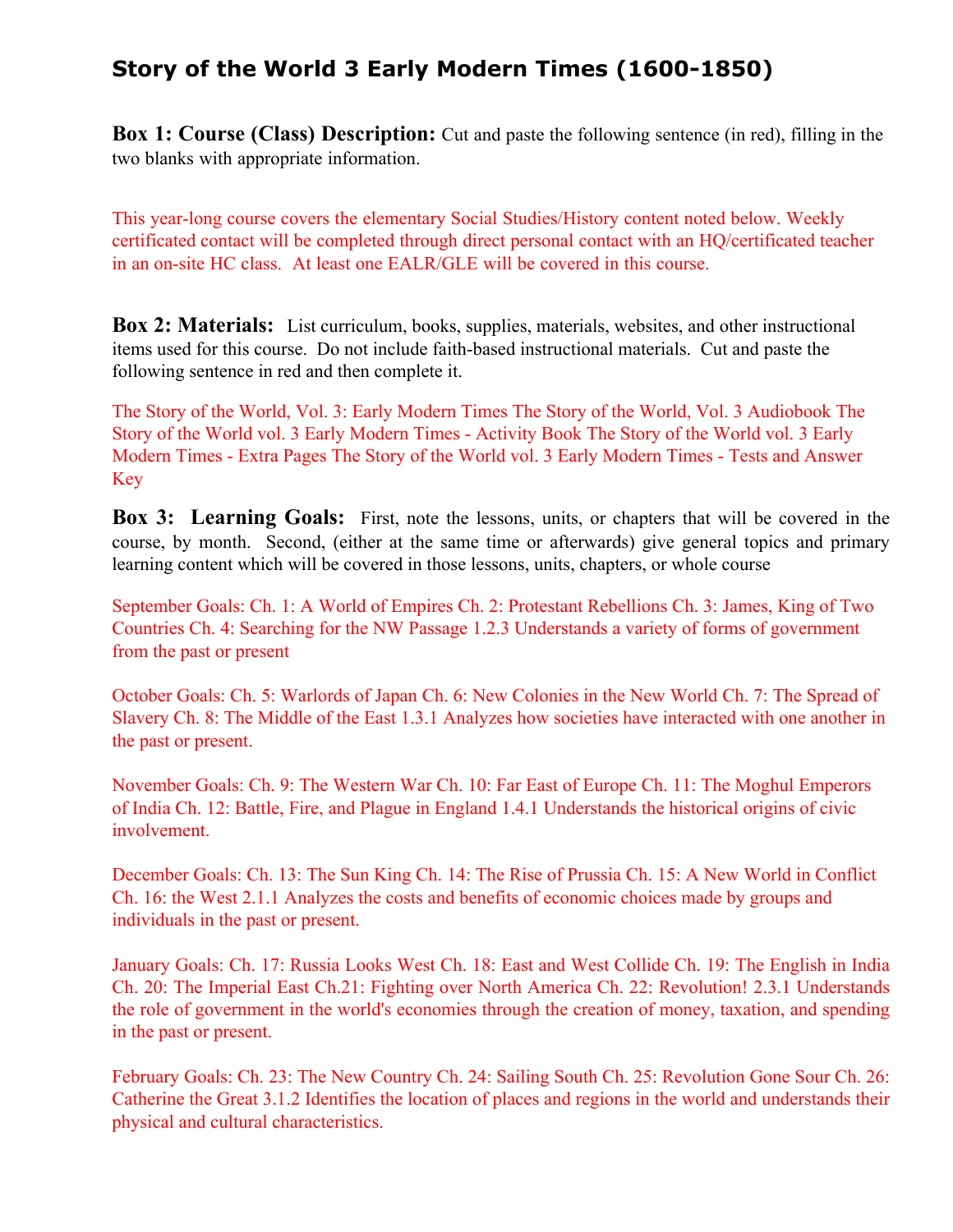March Goals: Ch. 27: A Changing World Ch. 28: China and the Rest of the World Ch. 29: The Rise of Bonaparte Ch. 30: Freedom in the Caribbean 3.2.1 Understands and analyzes how the environment has affected people and how people have affected the environment in the past or present.

April Goals: Ch. 31: A Different Kind of Rebellion Ch. 32: The Opened West Ch. 33: The End of Napoleon Ch. 34: Freedom for South America 3.2.2 Understands the characteristics of cultures in the world from the past or in the present.

May Goals: Ch. 35: Mexican Independence Ch. 36: The Slave Trade Ends Ch. 37: Troubled Africa Ch. 38: American Tragedies 3.2.3 Understands the geographic factors that influence the movement of groups of people in the past or present.

June Goals: Ch. 39: China Adrift Ch. 40: Mexico and Her Neighbor Ch. 41: New Zealand and her Rulers Ch. 42: The World of Forty-Nine

Progress Criteria/Methods of Evaluation: Evaluation will be based on successful completion of at least 70% of the learning activities/goals, at a minimum of 70% accuracy.

September Complete Chapters 1 – 4 October Complete Chapters 5 – 8 November Complete Chapters 9 – 12 December Complete Chapter 13 – 16 January Complete Chapters 17 – 22 February Complete Chapters 23 – 26 March Complete Chapters 27 – 30 April Complete Chapters 31 – 34 May Complete Chapters 35 – 38 June Complete Chapters 30 – 42

## **Box 4 Learning Activities**

Explain what the student will do to cover the monthly learning goals (Box 3) and materials (Box2) above. Two examples are below, one for math and another for phonics/reading. If one ofthem is correct as is, and appropriate to what your child will do, simply copy and paste it into Box 4. Feel free to adjust them according to your planned learning activities in this class.

The first four days of the week the student will complete a phonics lesson from the phonics curriculum mentioned above. The lesson will be taught to them, samples will be worked on the whiteboard or pencil & paper to make sure the student comprehends, and the student will then independently work through a daily assignment to make sure they understand and show theability to complete the learning of the day. Any errors will be corrected. The fifth day of each week the student will learn to read by reading and being read to. This will include books from the list of books in the Learning Materials section above.